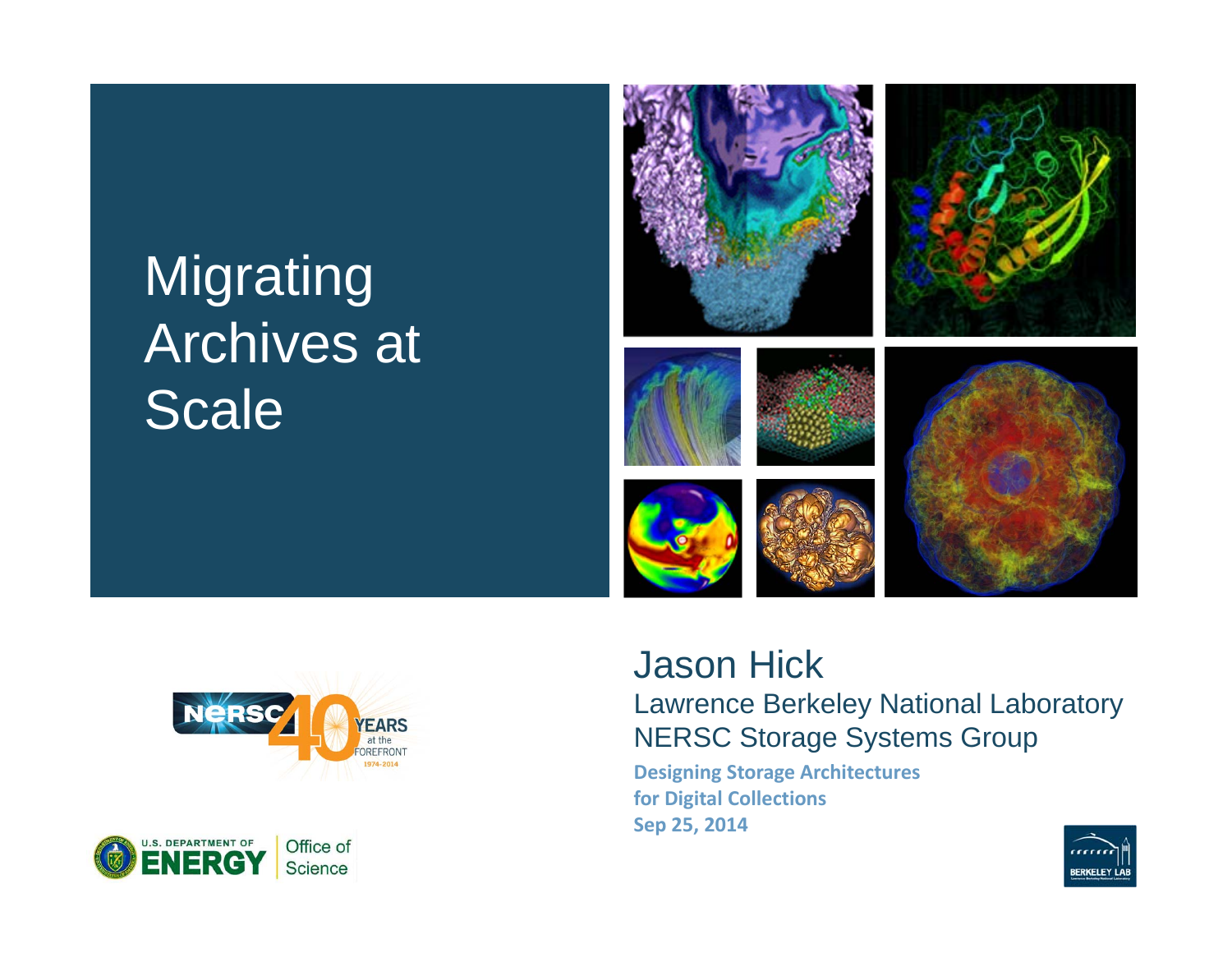

#### •**Metadata transformations**

- New or redundant hardware is critical
- –Backups, backups, backups – metadata checkpoints
- – $-$  Process or luck ultimately determine success

#### •**Data migrations**

- –Accomplish early and accomplish often
- – $-$  Complete as soon as possible
- • **Move to our new Computational Research and Theory (CRT) building**

Migrating our file systems and archive to our new facility



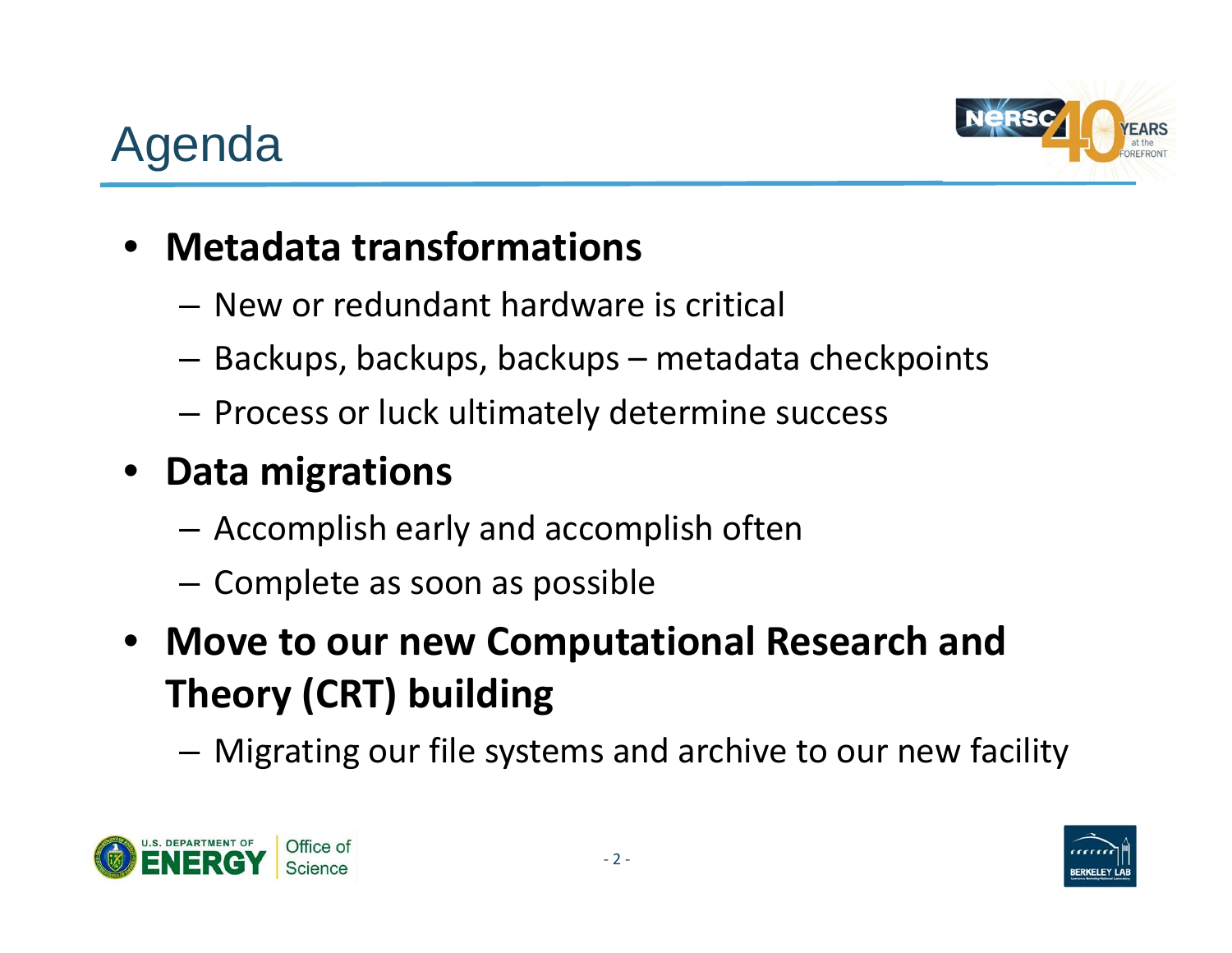## New or redundant hardware is crucial



- • **Test metadata transformations at scale (e.g. copy of production system unavailable to users)**
	- Each large storage system, with its own distinct set of metadata, had unique issues
- • **Purposefully inject error conditions**
	- What if a script fails halfway through its processing?
	- What are we going to do if we have inconsistent metadata?
- •**Enables a site to quickly recover primary hardware**
- $\bullet$  **Allows time to test before releasing to new users**
	- Try to mimic user intensive workloads
	- Let internal staff test before production users



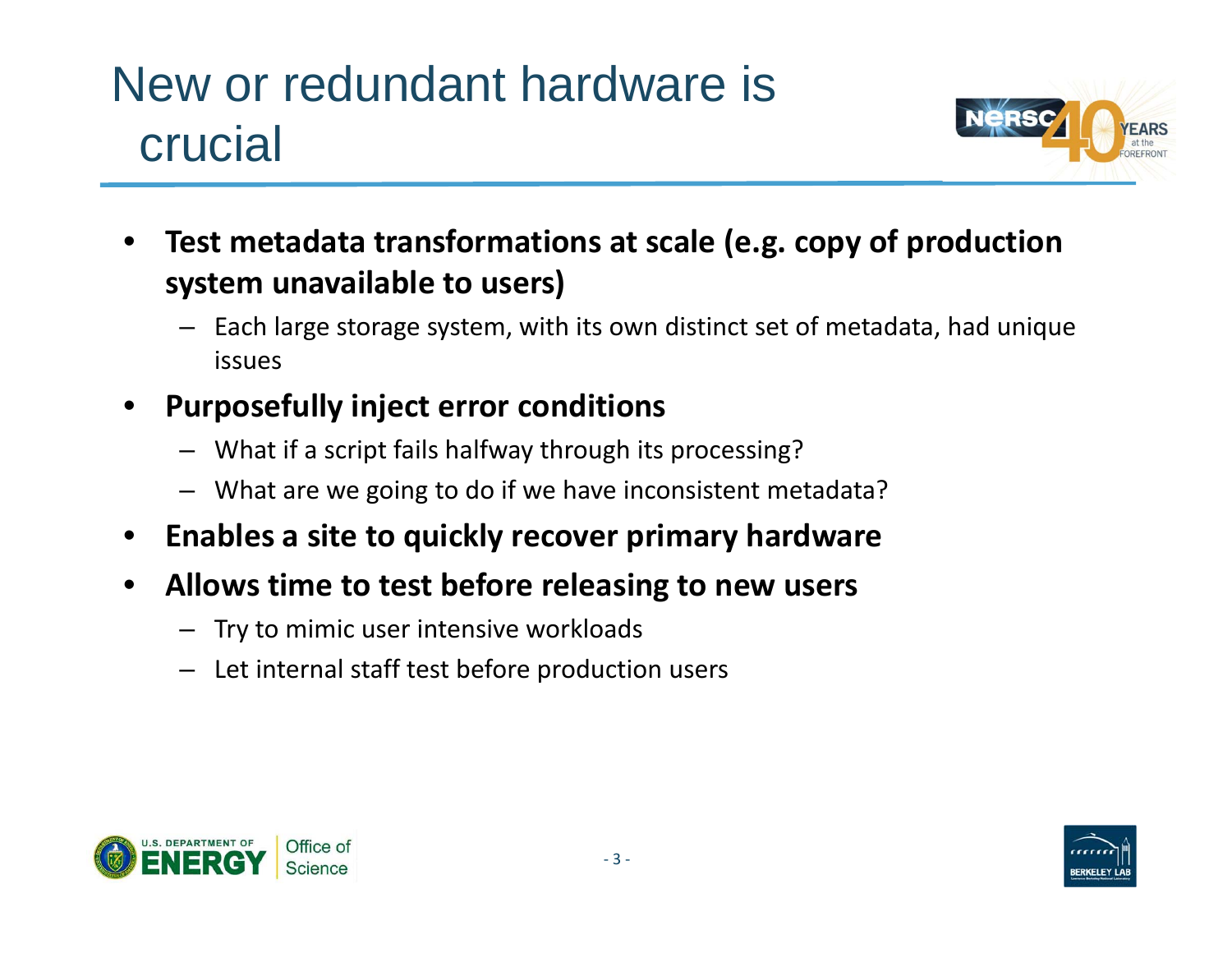

- • **Full, self ‐contained backup before you begin**
	- – $-$  Serves as your fallback in the event of process failure
- **Full, self ‐contained backup before you use the newly transformed system**
	- Enables fault detection



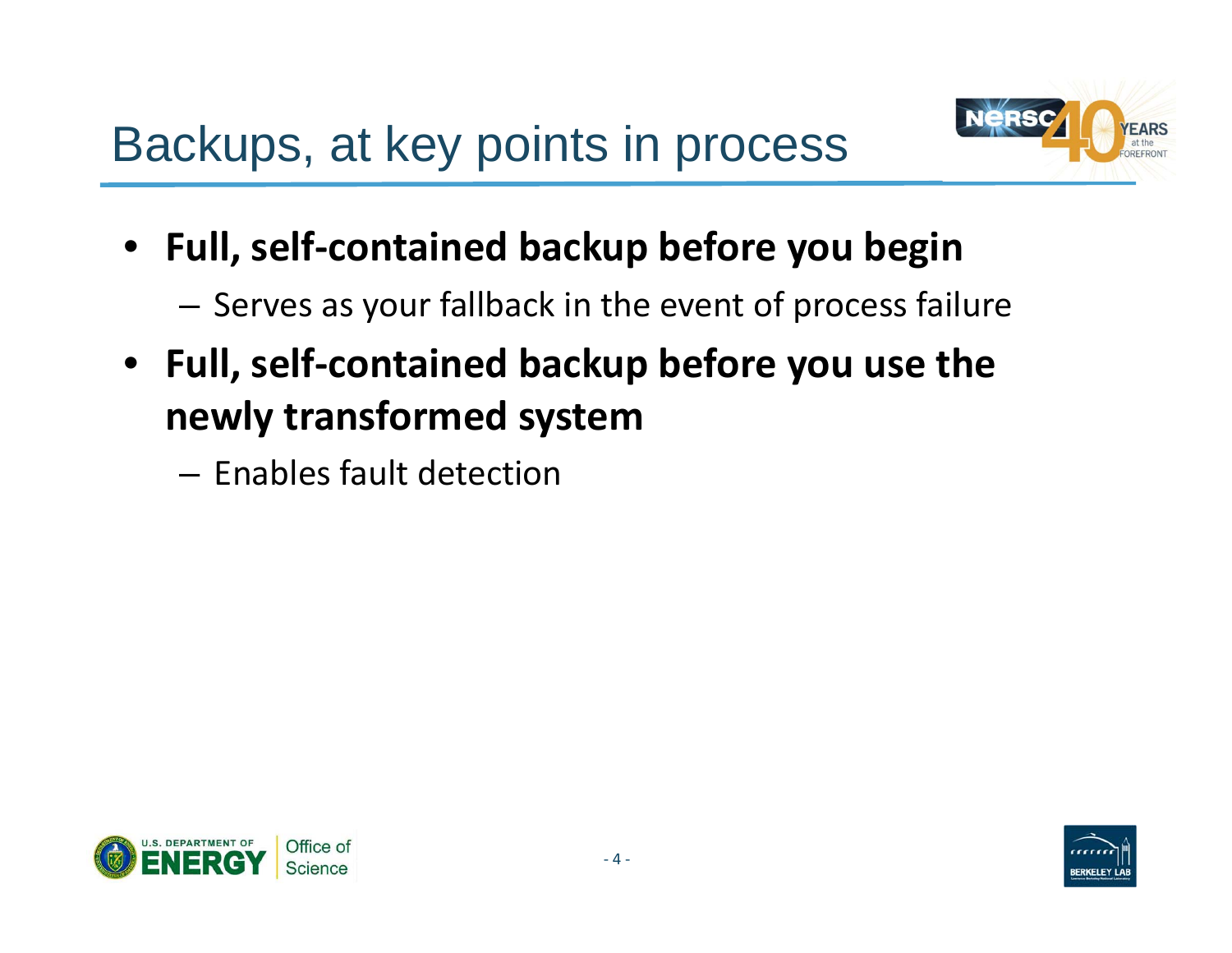# Develop a process, avoid relying on luck



- **Determine rate of processing to help estimate completion**
	- $-$  Sometimes this is difficult, but it is important especially if you haven't executed at scale
- **Online conversions or migrations are superior**
- • **Have and practice a reversion plan**
	- No matter how unlikely
- **Validation before returning to production**



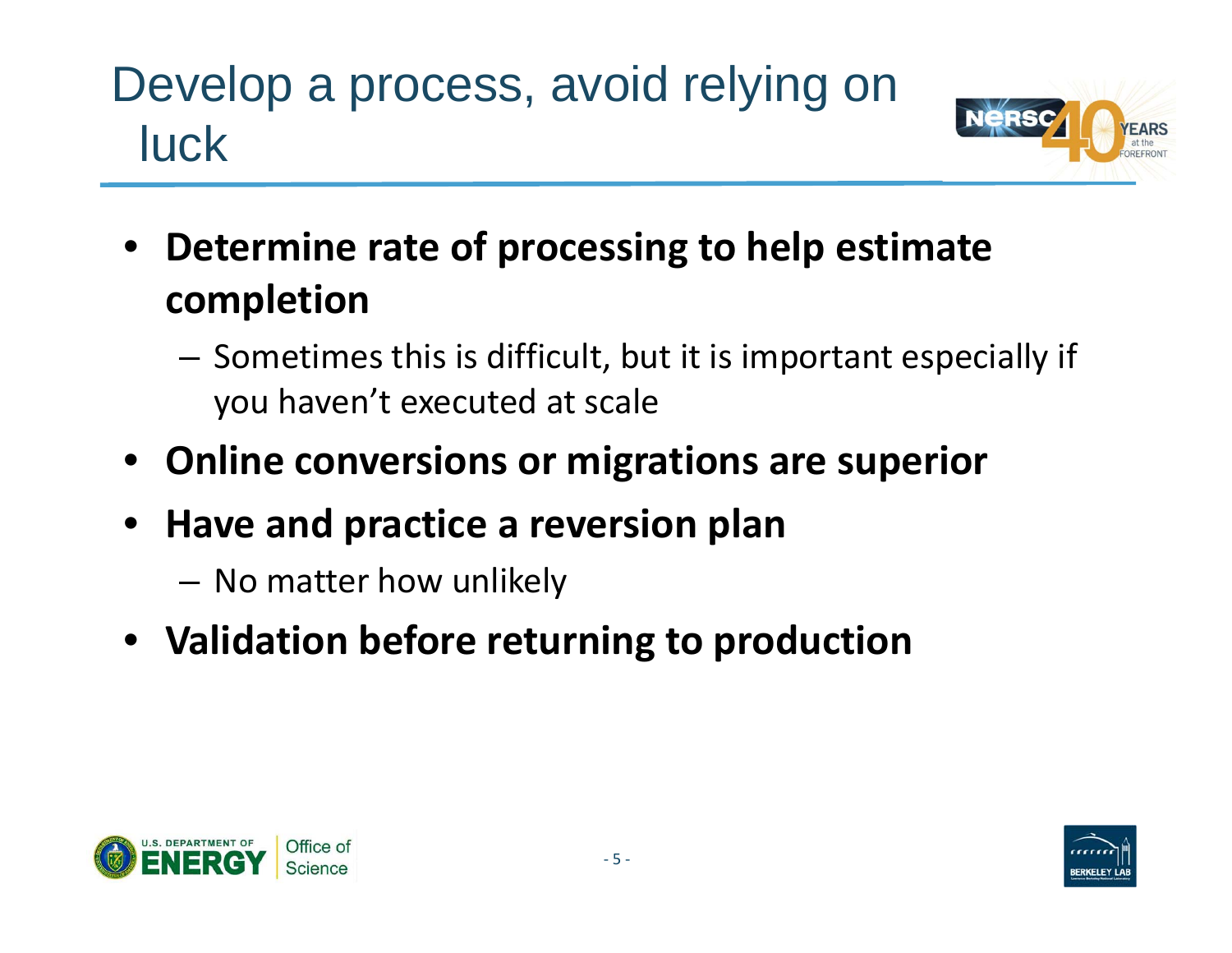

### Adopt new technology and use it!

- • **Contains operational cost**
	- Media budget stays in check
- $\bullet$  **Don't delay in migrating old data to new type**
	- Ensures you can read old data
	- Enables cycling of old media

*Early adoption of new tape formats enabled us to reduce our total # of tapes by 10,000 while growing by 18 PBs of data.*



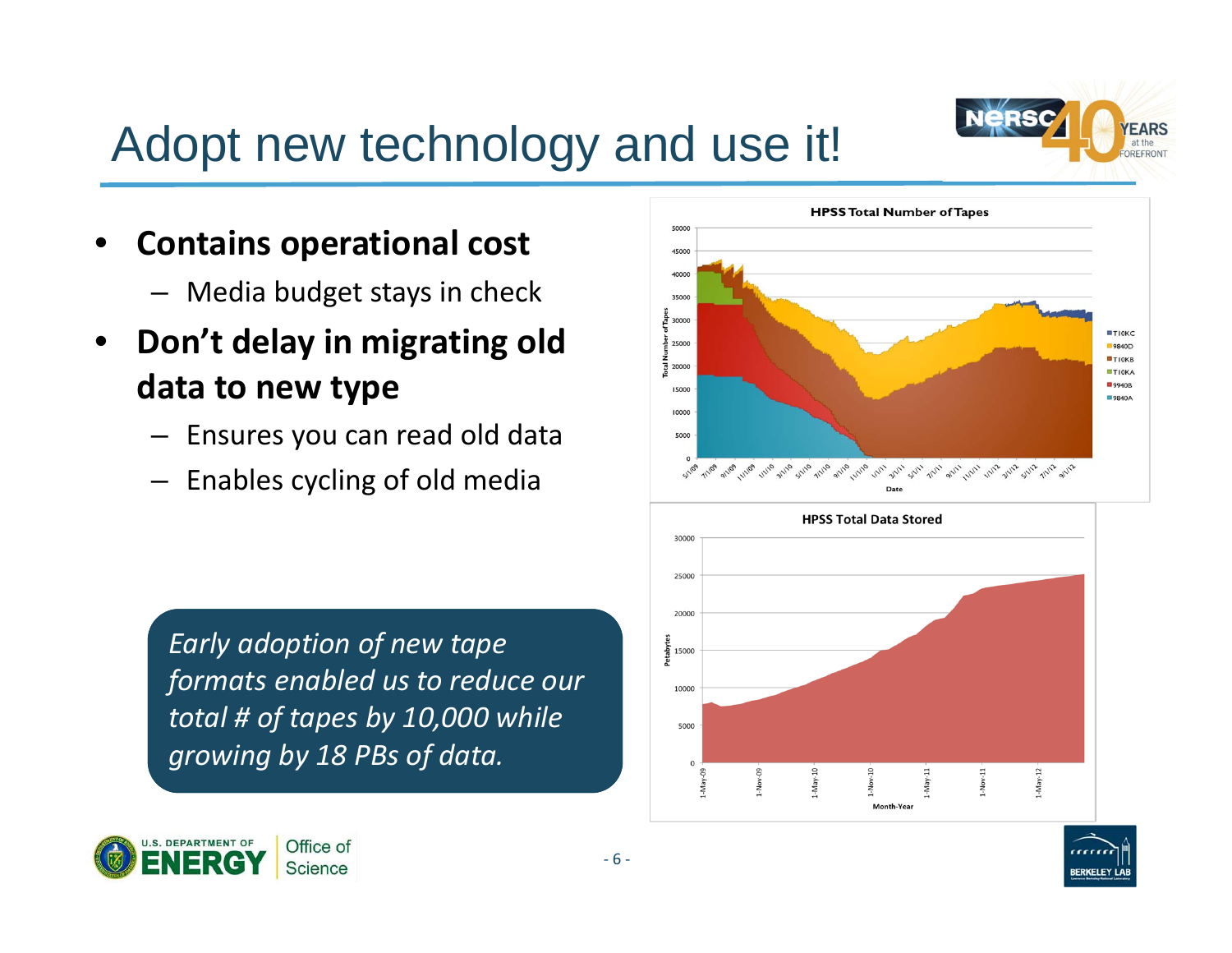## How we plan to move to a new facility



- • **Archive and backup system moves will happen last**
	- Once the dust settles in the new facility
	- Consider whether we require new environmentally managed tape room
	- Offer primary and secondary copy of user data at two distinct sites

#### $\bullet$ **File systems**

- Opportunity for setting up new file systems
	- New configurations
	- Leave history encoded in metadata (versions, problems)
	- Read every file because it's a COPY operation
- Smaller file systems will use replication features in GPFS
- Larger file systems using new shift utility (developed by P. Kolano, NASA Ames) to copy data
	- Transfer protocol is highly parallel and tunable
	- Data integrity features (checksum)
	- Persistent capability (retries)
	- •Namespace traversal optimized



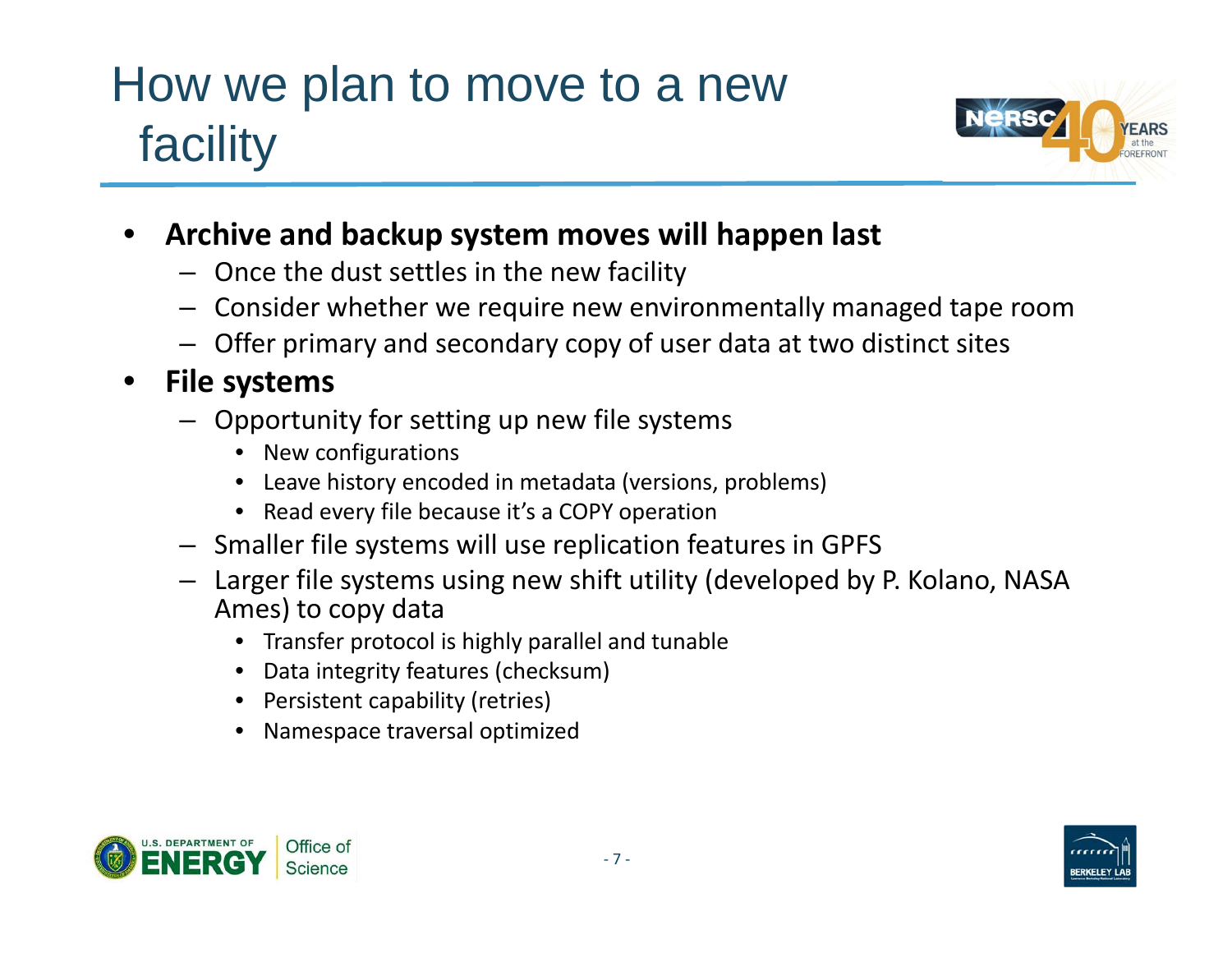

#### • **Develop <sup>a</sup> process and rehearse**

- – $-$  Introduce errors, try to revert to previous system
- **Extra hardware is critical to success**
	- $-$  Practice at scale if possible
- **Be an early adopter of new technology**
	- $-$  Contains operational expenditures with exponential growth
- **Copying data from old to new format or systems**
	- Helps eliminate metadata history